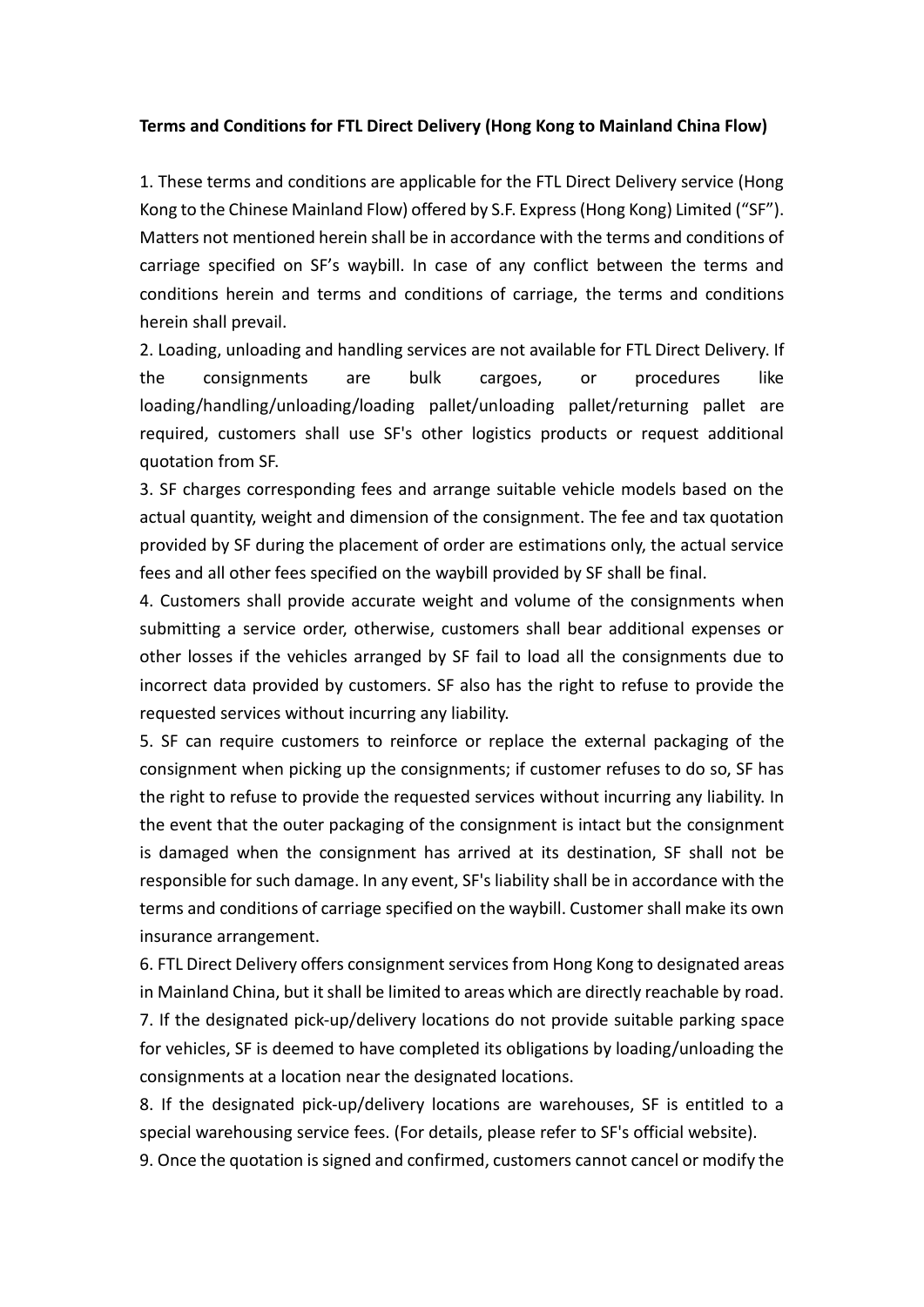order.

10. If customer causes failure for SF's vehicle to finish loading/unloading or requires SF to provide special operations, customer shall bear all additional fees incurred, including but not limited to overnight fees, return fees, overtime unloading fees, special operation fees and etc. (For details, please refer to SF's official website).

11. If the receiver fails to collect the consignment on or before the date specified in the consignment collection notification, SF is entitled to custody fees based on the number of days of delay. If SF is unable to contact the receiver or the receiver refuses to pay the custody fees, or the receiver expressly declines to collect the shipment or the shipment are not collected for 7 days, if customer requests to return the consignment, customer shall bear all freight charges, custody fees and other valueadded service fees, otherwise, SF is entitled to dispose the consignments at its sole discretion without incurring any liability whatsoever.

12. The transit time for pickup/delivery is for reference only; SF shall not incur any liability for any delay in pickup/delivery.

13. These terms and conditions, and the relationship between SF and all its customers shall be construed and interpreted in accordance with the laws of Hong Kong Special Administrative Region. SF and its customers both agree to submit to the exclusive jurisdiction of the courts of Hong Kong Special Administrative Region.

14. SF reserves the right to modify the terms and conditions of this service and the related service fees without further notice.

15. In case of discrepancy between the Chinese and English versions of these terms and conditions, the English version shall prevail.

16. In case of any dispute, SF's decisions shall be final.

(Version of December, 2020)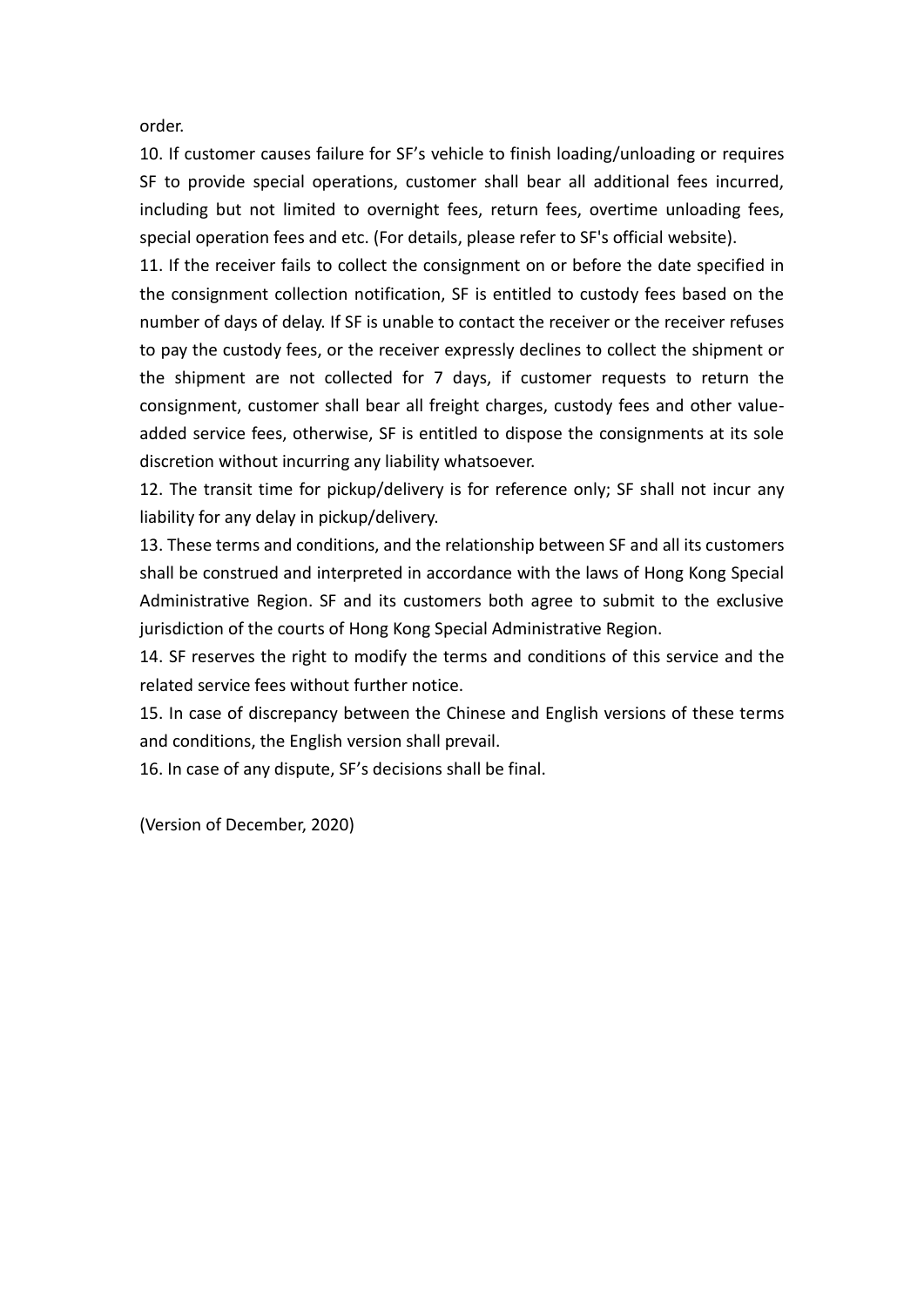## 整车直达(香港至中国流向)服务条款和条件

1. 此条款及细则为顺丰速运(香港)有限公司(简称"顺丰")提供的整车直达 (香港至中国流向)服务的条款,本条款及细则有未尽之事宜应依据运单条款和 条件执行。如本条款及细则与运单条款和条件有任何冲突,应以本条款及细则为 准。

2. 顺丰就整车直达服务不提供装卸/搬运服务;如托寄物为散箱货物, 或需进行 装卸/搬运/砌货/装卡板/拆卡板/更换卡板/归还卡板等程序,客户需使用本公司 之其它物流产品或经由我司作额外报价。

3. 整车直达服务是根据客户托运的货物实际数量、重量及尺寸提供合适运输的 车辆型号并作相应收费,客户在提交服务订单时,顺丰提供的初步费用及税金的 报价仅属预估金额,实际的服务费及所有其他的费用按顺丰提供的运单上注明的 费用为准。

4. 客户应在提交服务订单时如实告知托运货物重量、体积,否则造成顺丰因应客 户提供的数据安排之车辆无法承载所有托运货物而导致的额外支出或其他损失 由客户承担且顺丰有权拒绝承运该货物而不需承担任何责任。

5. 顺丰可在收件时要求客户将托运货物加固或更换外包装,如客户拒绝,顺丰有 权在没有任何赔偿责任下拒绝提供服务。托寄物送至目的地时,外包装完好但托 寄物损坏的,顺丰不承担任何赔偿责任。在任何情况下,顺丰的赔偿责任按照运 单条款和条件执行,客户可自行对托寄物购买保险。

6. 整车直达服务提供香港至指定中国大陆地点的托运服务,但只限于陆路可直 达的范围。

7. 如收/派件地点未能提供适当的车辆停泊位置,顺丰在该地址附近停泊予客户 进行装/卸货后则代表完成其派件责任。

8. 如收/派件地址为仓库,顺丰会对应收取特殊入仓服务费(详情请到顺丰官网 查阅)。

9. 报价单一经签署确认,客户将不能就订单提出取消及进行任何更改。

10. 若因客户原因导致中港车无法于指定时间内完成装卸或需要我司提供异常 操作,客户需承担所产生的额外费用,包括但不限于押夜费、返空费、卸货超时 费,及异常操作费等(详情请到顺丰官网杳阅)。

11. 收件人在收到收件通知后逾期取件的,顺丰有权按天数收取保管费。顺丰联 络不到收件人或收件人拒绝支付保管费或收件人明确表示拒绝取件或逾期 7 日 不取件的,顺丰通知客户后,客户要求退回的,应当承担相关的运费、保管费及 其他增值服务费用,否则顺丰有权在没有任何赔偿责任下自行处置托寄物。

12. 所有收件/派件时效仅供参考,顺丰速运不会因任何收件/派送延误而承担任 何责任。

13. 本条款及细则,以及顺丰速运及所有客户之间的关系,均根据香港特别行政 区法律予以规管及解释。客户及顺丰速运均同意遵守香港特别行政区法院的专属